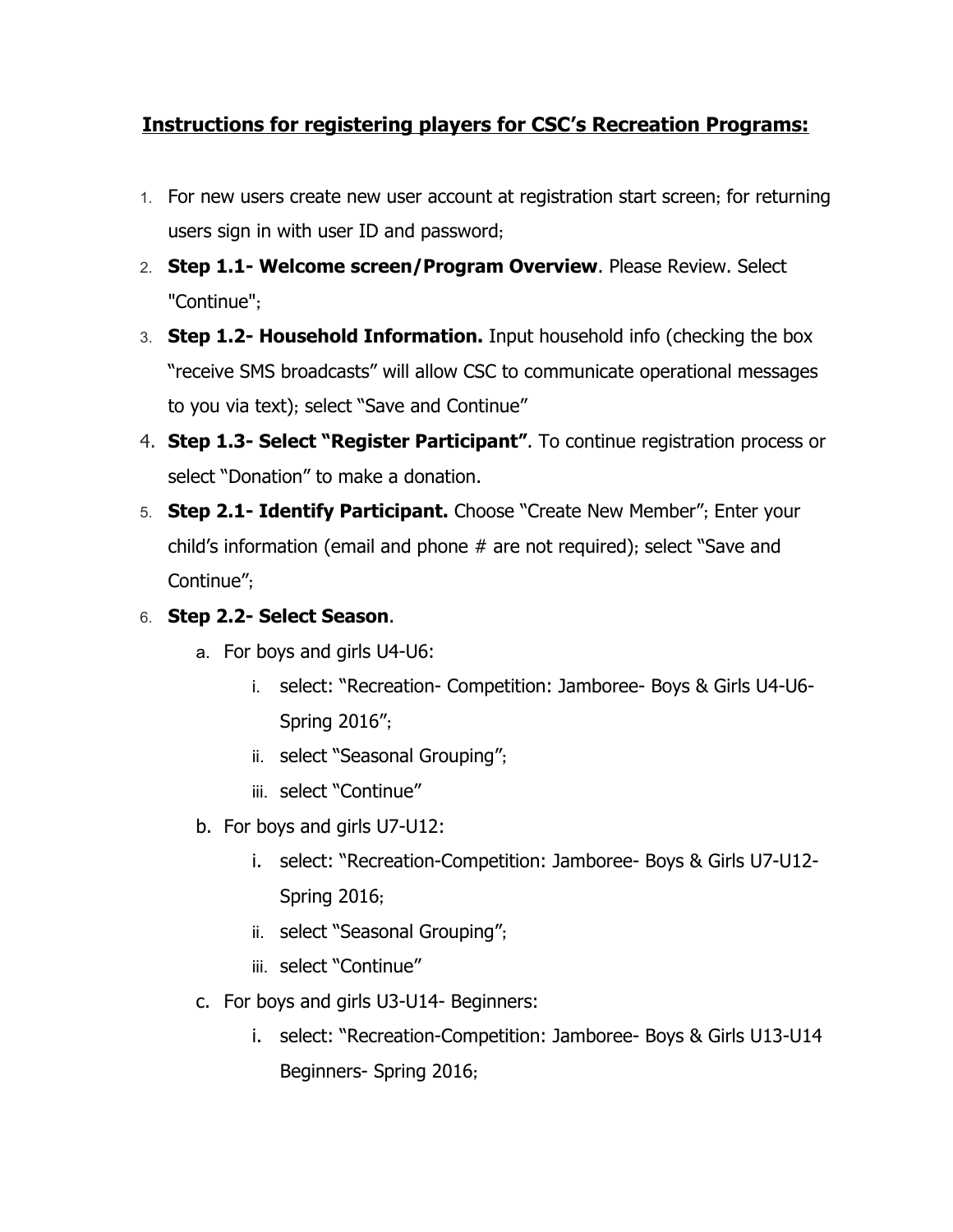- ii. select "Seasonal Grouping";
- iii. select "Continue";
- d. For boys and girls ages  $U11-U14$  who play in the Suburban Friendship League (SFL) with an existing team and coach:
	- i. select: "Recreation-Competition: SFL- Spring 2016;
	- ii. select "Seasonal Grouping" (Team w/ Coach's name);
	- iii. select "Continue";
- 7. **Step 2.3 Additional Information**. Input Parent, Emergency Contact, & Medical Insurance information (If no insurance enter "None"): Select "Save & Continue";

## 8. **Step 2.4 Registration Form:**

- a. Enter school info;
- b. Uniform (\$30): players new to the club or players who need a new uniform select "yes" to uniform; enter sizes;
- c. New players (U6 & older) receive a free CSC practice jersey for the seasonal year (August-June). Select shirt size.
- d. Purchase additional practice jerseys- if needed;
- e. Additional Fees (Fairfax County Field User Fees): Select in-county or out-of-county.
- f. Volunteer Coaches: CSC needs committed coaches- select yes if you would like to coach (\$15 initial discount followed by a season ending gift for coaches who finish the season).
- g. Volunteers: select yes to volunteer for various positions (\$15 discount);
- h. Scholarship/Financial Aid: families applying for Fairfax County's NCS Scholarship can upload the NCS Application Form and eligibility paperwork;
- i. Discount code: enter any discount codes (case sensitive)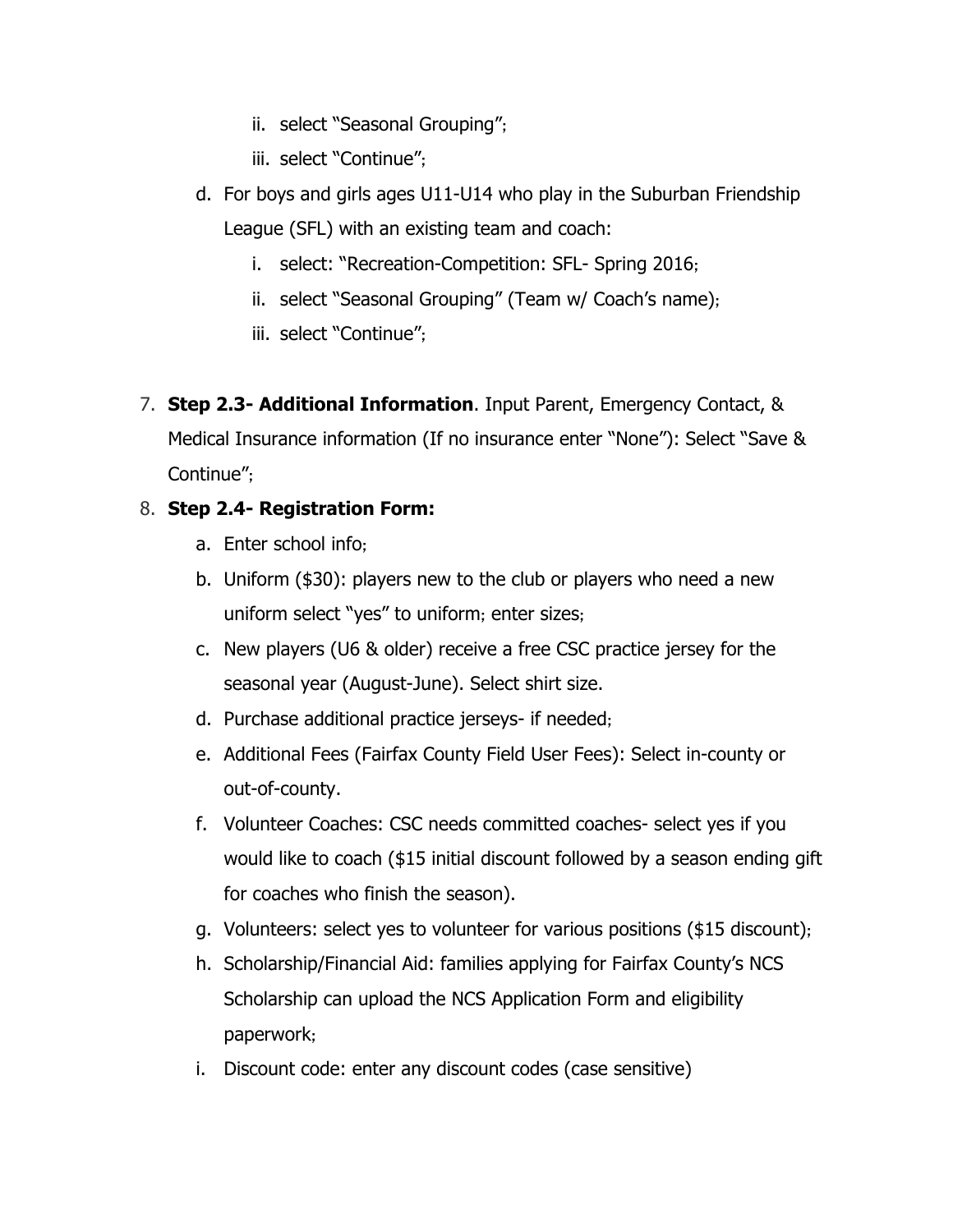- j. Press "Save and Continue"
- 9. **Step 2.5 Review Registration.**Please Review. Select "Save and Continue";
- 10.**Step 2.6 Seasonal Waiver.**Please Review. Check box "I agree to the above terms and conditions"; Select "Agree and Continue";
- 11.**Step 3.1 Register Another**. By selecting "Register Another" you can 1)register a sibling; 2)register for another CSC program(s) i.e. Summer Camps, Pre-Travel Training for players born in 2004-2008 interested in playing on CSC Travel Teams, etc.; Selecting "No, Proceed to Next Step" continues registration;
- 12. **Step 4.1 Donation Options.** CSC is a 501(c)3 non-profit charitable organization and accepts donations. Please Donate; Select "Save and Continue"
- 13.**Step 5.1 Review Order**. Make sure order is correct. Choose from three options:
	- a. "Pay in Full" (\$5.00 discount);
	- b. "Pay in Installments" (if applicable; if paying by credit card remaining balances will be charged to credit card on file. Users will be notified via email two days prior);
	- c. "Apply for Financial Aid" (choose only if applying for the NCS Scholarship or need-based financial aid" Once application and eligibility paperwork is received the grant will be awarded to reduce registration fees. An email notification will be sent with updated balances. Outstanding balances will need to be paid before player is moved to 'Active' registration.
- 14. **Step 5.2 Make Payment.**Under Payment Information three icons are displayed: Credit Card; Check; Cash. The default is credit card.
	- a. If paying by credit card enter billing info;
	- b. if paying by check select the check icon and send a check to: Chantilly Soccer Club, P.O. Box 3170, Oakton, VA 22124;